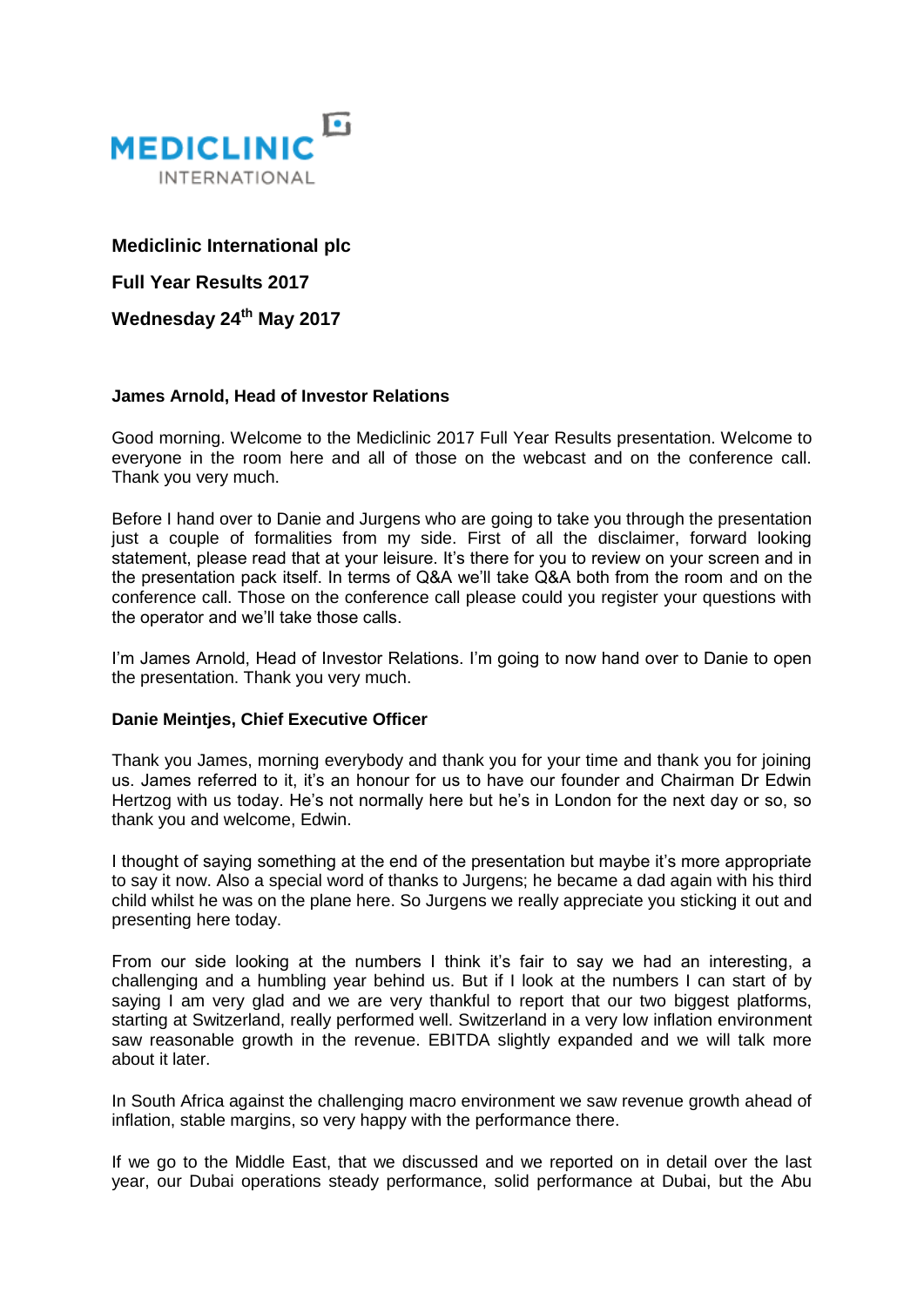Dhabi component was impacted with lower revenue. We talked about the Thiqa impact to a great extent last year and we will talk more about it a little bit later.

And then just a remark on Spire, you saw the results that they announced. For 2016 good growth on an adjusted basis in terms of revenue, EBITDA and earnings per share, and patient numbers grew 2.2%. That is the background.

If we go to the numbers, on a reported basis, underlying reported basis and in pounds, revenue up 31% for the year, but if we do it on a proforma comparison with Al Noor in up 15%. EBITDA up 17%, the margin 18.2% on a group basis. Operating profit underlying 7% up, but with Al Noor acquisitions, more shares and the impact of revenue there down 19% on earnings per share. Good cash conversion on a group basis more than 100%. And then the final dividend proposed 4.25 pence, that is on an annual basis in line with last year.

That summarises the numbers. I will now ask Jurgens to unpack those numbers and then I will give you an update on the operational activity. Thank you.

### **Jurgens Myburgh, Chief Financial Officer**

Thank you very much, Danie. Danie has a nasty habit of breaking the technology so let's see if this works. Thank you. Good morning ladies and gentlemen from my side.

The results for the year are a little bit difficult to present, and so the easiest way for me to do this is to provide a little bit of a framework of the different dimensions in which this can be viewed.

Firstly on a reported bases, on an IFRS reported basis, unfortunately it makes the comparison with last year a little bit difficult and almost meaningless because Al Noor was only in for 46 days in the last year, so that's not a reported basis.

But then to compensate for that on a proforma basis we bring in Al Noor for the full year and to give that comparability, but we only do this at a revenue level; it becomes more difficult to allocate income and costs as you move down the income statement.

And then in constant currency the depreciation of the pound against all three operating platform currencies providing a peculiar tailwind to our results. So I'll provide you with constant currency revenues as well as lower down the income statement to give you a sense of the true performance in the operating environment.

And then finally on an underlying basis, what we do in the interests of providing shareholders with clear and consistent reporting we back out some of the non-recurring items in our income statement.

So these four dimensions, the operating and then proforma constant currency and then underlying, this presentation by and large presents the underlying components of our results.

We're obviously not very good at reporting underlying because underlying is actually lower than our reported. So we'll get better at those adjustments.

Then heading into income statement, revenue as you can see there up 31% on a reported basis. This is up 15% on a proforma basis, so if you add Al Noor in the base, and up 1% on a proforma constant currency basis. This is driven by good revenue growth in Hirslanden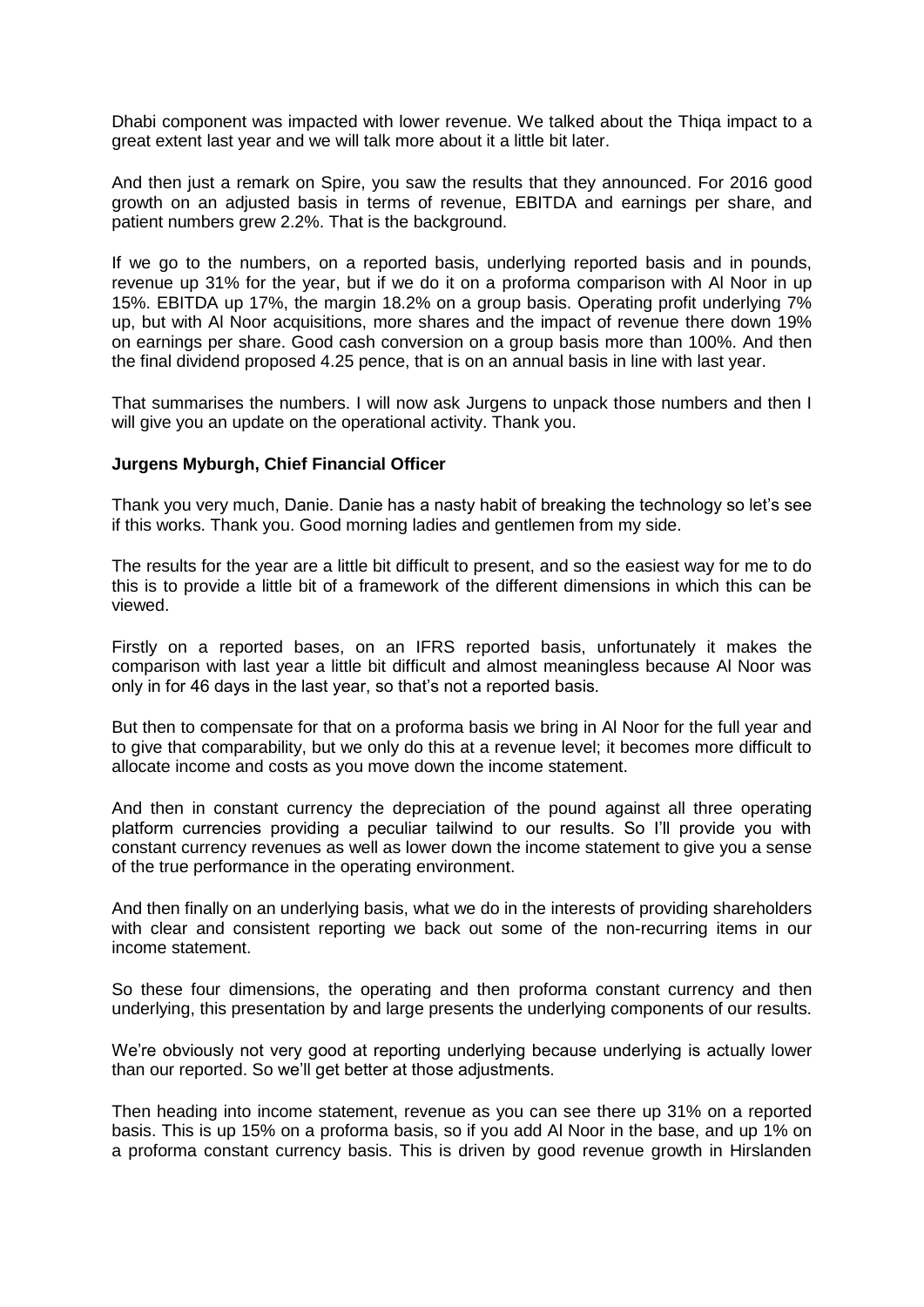and South Africa and Dubai, offset by the revenue shortfall in Abu Dhabi which we will discuss in more detail.

EBITDA was up 17% on a reported basis, with the margin down to 18%, driven down by the operating results in the Middle East.

The underlying measure at EBITDA level has been adjusted for firstly at a restructuring charge of £5m for the integration in the Middle East. We don't currently anticipate any further material charges in this regard. And, secondly, an adjustment in Hirslanden for past service cost credit of £30m before tax.

Depreciation and amortisation was up by 48% but this is due to the inclusion of Al Noor in the current year. We've backed out of underlying depreciation and amortisation, and accelerated amortisation charge of £7m relating to the Al Noor brand name which, as we announced, we're rebranding to Mediclinic.

Net finance cost reduced by £20m due to the bridge and subsequent refinance of debt in South Africa and the Middle East. The underlying measure here is adjusted for the mark to market of the ineffective hedge in Hirslanden of £13m before tax.

The income of Spire is recorded net of amortisation of intangible assets, recognised in the notional purchase price allocation.

And then underlying earnings per share down 19% as Danie mentioned, and shows the full effect of the acquisition finance in shares and debt, but the subsequent underperformance in Abu Dhabi, which we'll discuss in more detail.

The dividend, as Danie mentioned, was maintained year over year, which gives us a final dividend of £4.70 per share.

Over the page, analysing revenue in a little bit more detail, all three platforms showed good growth on a reported basis. Hirslanden grew revenues by 3% in constant currency, with continued growth in the outpatient segment of the business.

Southern African revenue growth was 7% in constant currency driven by good growth across the platform with a few exceptions. And I think just to point out here in both Hirslanden as well as Southern Africa we continue to see the benefit of the broader diversified portfolio where some hospitals might not be doing so well and others pick this up. So it's a key strength inside the platforms as well obviously on a more broader global level in the Mediclinic Group.

In the Middle East constant currency revenues actually declined by 8% on a proforma basis, with stable growth in Dubai offset by significant revenue shortfall in Abu Dhabi.

At the interim stage I provided this revenue bridge, and we do the same here on this slide. We break out the constant currency growth and also provide you with an indication of the impact of the revenue shortfall in Abu Dhabi has had on the Group.

The reason for the shortfall has been discussed throughout the year, but to summarise the implementation on the  $1<sup>st</sup>$  July by the healthcare authorities of Abu Dhabi, the co-payment of 20% for Thiqa members of Daman, the government owned medical insurance group, visiting private healthcare groups, the impact of this was a reduction in Thiqa patient volumes by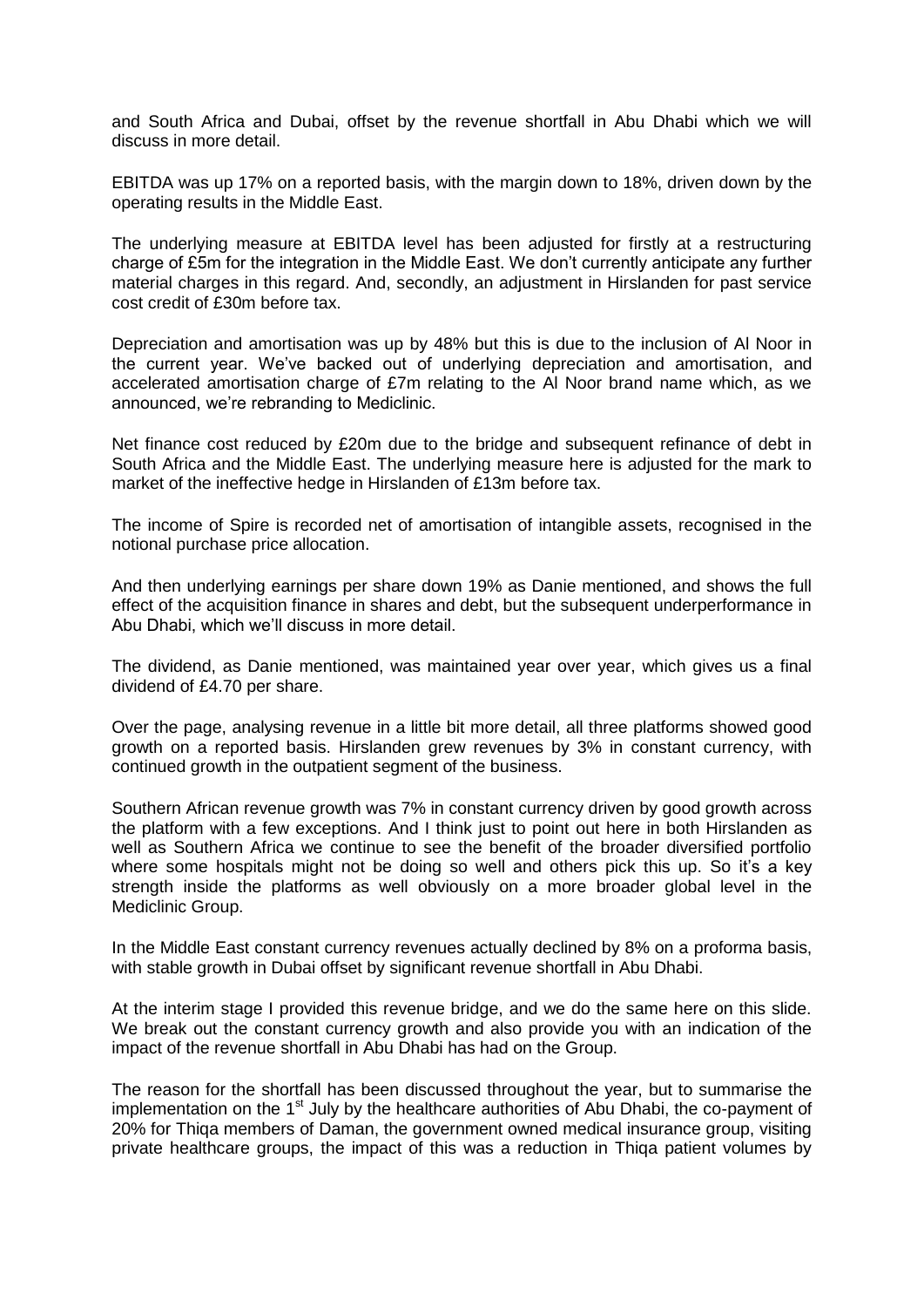approximately 30% year-on-year. As you know this measure has since been waived, and as Danie will discuss later, we have already seen some improvement in patient volumes.

The Abu Dhabi business has had a number of doctor vacancies during the year which the team has been very active in filling. During the year we successfully recruited 136 doctors in the region, with a further 52 in the process of on boarding. We've also aligned the business and the revenue cycle management practices of Al Noor with that of Mediclinic in Dubai.

And then finally during the year we've seen an increase in the competition facilities across the region and in Abu Dhabi in particular. We're not unused to competition and believe that we have a business model that provides sustainable healthcare to our patients going forward.

Moving on to EBITDA, underlying EBITDA analysis. In constant currency Hirslanden and South Africa grew underlying EBITDA by 5% and 6% respectively, whereas the revenue shortfall in Abu Dhabi contributed directly to reduced EBITDA as well.

And then again at the interim stage I provided you with this slide to give you a sense, from an underlying earnings per share perspective you can see the impact of the underperformance in the Middle East compounded by the finance of the acquisition through debt and the issue of shares.

Underlying earnings per share on a constant currency basis was down 30% year over year.

Turning to the balance sheet you will notice that we continue to invest in our infrastructure, with an increase in property equipment and vehicles. More on this later.

As I mentioned briefly earlier we've accelerated amortisation of the Al Noor brand name which we'll complete in this financial year, FY18. We'll do another £22m in this year. We back that out of underlying.

Our focus on working capital metrics has delivered a tight networking capital position. In the Middle East we've made additional provision for doubtful debts both in the current year as well as pre-acquisition to levels that we're comfortable with.

On cash flow all three divisions delivered over 100% EBITDA to cash conversion, which is an excellent result. Group conversion was 101%.

Capex relates to ongoing investment in the maintenance and upgrade of our facilities, and in particular the purchase of medical equipment to ensure that we stay abreast with technological advances in this space.

Southern Africa increased beds by 78 in the year. In the Middle East expansion capex includes the construction of the Parkview Hospital in Dubai as well as the completion of the North Wing.

On capital expenditure our budgeted capital expenditure for next year is broadly in line with FY17, with the exception of the Middle East, where the ongoing construction of Parkview Hospital increased the investment in that region.

Turning then to platform specific results and starting with Hirslanden, which grew revenues by 3% driven by a 2% increase in admissions and a 9% increase in outpatient revenues. This is a good result considering the high occupancy levels in this business unit.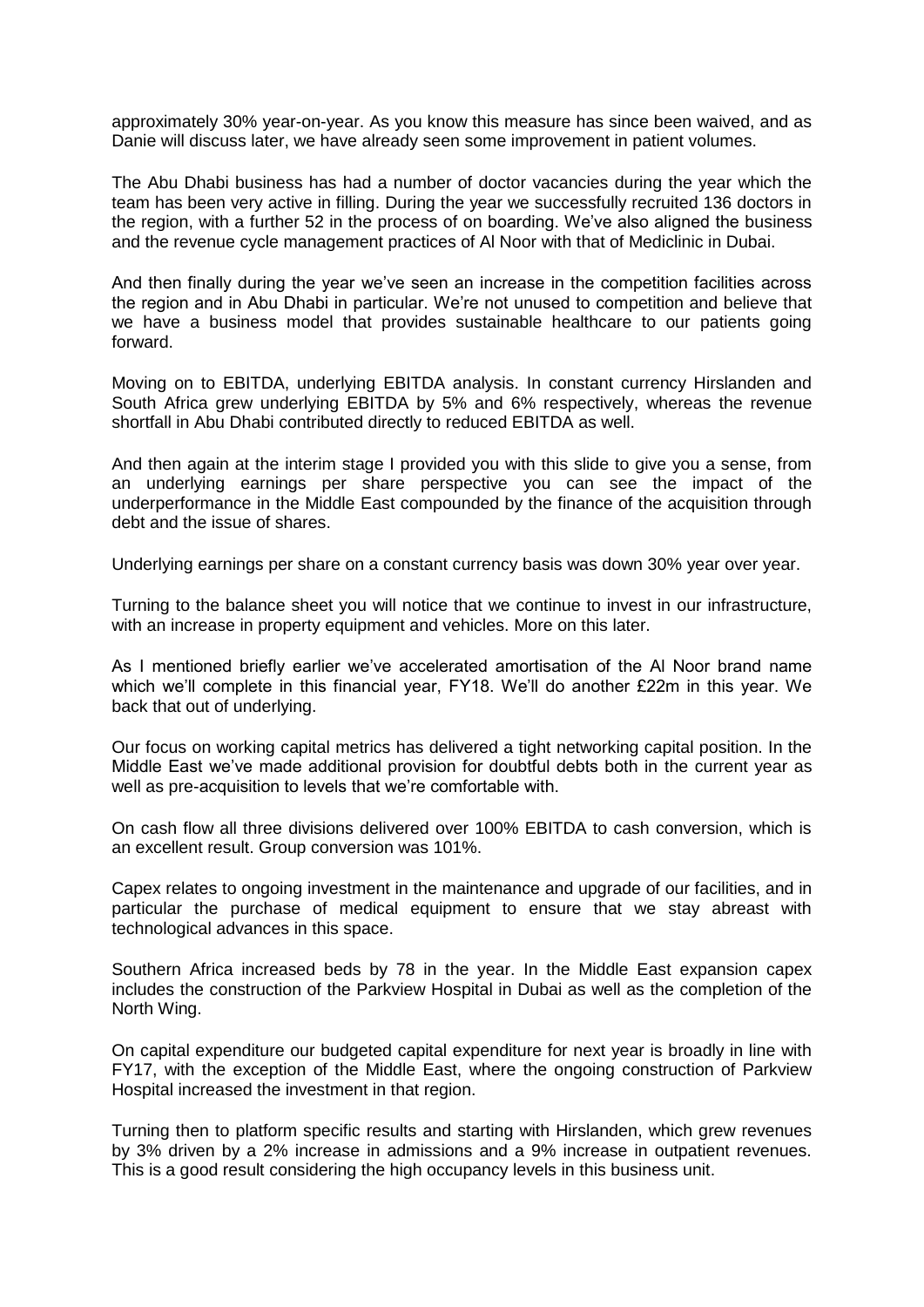The underlying EBITDA includes a tariff provision release of about CHF8m. Excluding this release the EBITDA margin would be in line with last year.

Hirslanden continues to carry the cost of the Hirslanden 2020 programme which is aimed at increasing the efficiency of the business through the implementation of consistent systems and processes. Despite the ongoing change in mix towards basically insured patients EBITDA margins were supported by ongoing productivity and efficiency measures in the business.

Turning to South Africa, Southern Africa grew revenues by 7% despite a challenging macroeconomic environment and increased competition. Volumes grew by 1% and revenue per bed day by 6%. The EBITDA margin declined slightly due to the pharmacy inflation, the ongoing investment in clinical personnel and the continued change in patient mix.

Depreciation and amortisation increased disproportionately due to investment in medical equipment which has depreciated over a shorter period. And the increase in finance cost relates to the increase in borrowings of ZAR2.7bn due to the refinance of the bridge facility in the first half of the year.

Finally in the Middle East revenues were down on 8% on a proforma basis, Dubai was up 5% year over year and Abu Dhabi down 19% of which more than 50% of the decline was in the Thiqa patient category. EBITDA was impacted by the revenue shortfall, the integration benefits were unfortunately more than offset by this shortfall and also the impact of losses incurred due to the late opening of North Wing in Al Jowhara as well as increased rental costs.

Depreciation and amortisation increased due to the inclusion of Al Noor for a full year and also the amortisation of intangible assets recognised on acquisition. Depreciation increased due to the completion of both North Wing and Al Jowhara.

And then finally before I hand over to Danie, looking at FY18 and our outlook for FY18. In Southern Africa and Switzerland due to the combination of the challenging macro-economic and regulatory environment the effect of competition and cost pressures in the business we see steady revenue growth and stable margins, allowing for the adjustment of the provision release as discussed under Hirslanden, as well as the effect of TARMED in the last quarter of the financial year. You'll also notice that these two platforms have a decline in business days due to two Easter holidays in FY18.

In the Middle East the Dubai performance is expected to remain stable, despite the competitive landscape, and in Abu Dhabi we'll seen improvement over the next couple of years. The combination revealed only a modest improvement in Middle East revenues for the full year and a gradual improvement in underlying EBITDA margins over time, including the impact associated with the expansion of Airport Road in FY19 and Parkview Hospital in FY20.

We think we've reached an inflection point in the Middle East, but due to this, the first half of FY18 Middle East revenue and margins are expected to be sequentially lower, largely due to the high patient volumes and revenues in Abu Dhabi prior to the regulatory changes, asset sales and business and operational alignment initiatives during FY17. As I said, we expect a modest increase in revenues for the full year and to make progress on margins. With that I'll hand over to Dani. Thank you very much.

### **Danie Meintjes**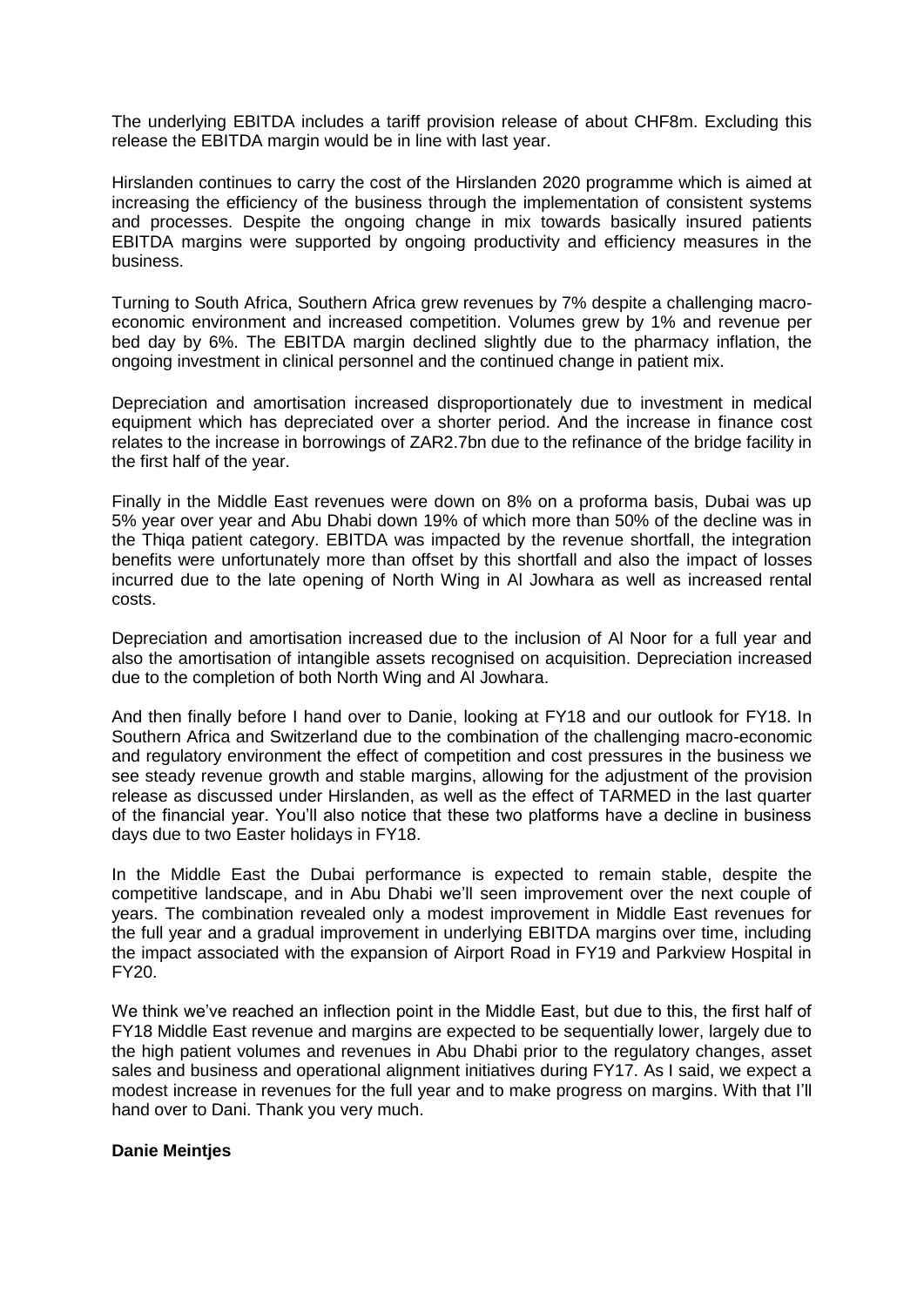Thank you, Jurgens. A high-level overview on the operational activity, and I'll start off with Hirslanden, the biggest platform in terms of revenue and EBITDA as you've seen in the slides; around 50% of the contribution coming from there. And looking at the results we must see it against a background of strong competition in that environment where we compete directly with the Cantonal hospitals. It is a mature healthcare environment, and taking that into account, I really feel very pleased with the results achieved there.

It needed a focused approach in terms of cost management, specifically on productivity, leave management and obviously productivity or efficiency gains in the procurement energy or the procurement focus that we have in that platform.

It is also worth mentioning, if you look at the numbers we've done less bed days, but we've seen a 1.7% increase in the number of patients, meaning the efficiency that the patients go through your productive system increased, and you must read that against a fixed fee environment for a great component of the patients.

We've mentioned it in the past, there's an ongoing focus on further investment on outpatients, that is part of the 2020 strategy, and that outpatient strategy will also be supported looking at the out-migration of care, the focus in that part of the world, in line with the rest of the international business, where less complicated cases will flow out of hospitals and we will follow a strategy similar to South Africa where we can actually treat those patients in the outpatient and surgical centre that we create.

We always have an eye on the insurance mix. You will recall for those of you knowing the business well, when we had the major regulatory change in 2012 it was also the time when we added 80 beds to the Hirslanden Hospital and we saw quite a big uptick in our general insurance, a basic insurance, that stabilised. If you look at the occupancy figures, fairly high occupancy, but in total the basic insurance is growing slightly faster than the supplementary insurance.

We've covered the regulatory environment quite extensively during the year, specifically the introduction of the VVG tariff or tax that they voted down in the parliament that we are thankful for; but Jurgens alluded already that TARMED is under the revision, and for those not knowing TARMED it's the price catalogue for all activities in the outpatient environment. But overall, good performance. I'm very happy with what they achieved there.

If we then go to South Africa, by far the largest operation in terms of activity, 52 hospitals, more than 8,000 beds, but only contributing much less, the business model is different. It is also the exchange rate. But we still see a continued growth in patient numbers in our market. We've referred to a stable insurance market but we must recall or remember that even a stable, stagnant market consumes more, driven by ageing population and also technology.

In terms of the regulatory environment we covered the health market enquiry, suffice to say, not a lot of new news coming out of it, but to say that it is further postponed, it is officially postponed until the end of this year. We expected some of the initial reports that would have come out already, that is on hold at the moment. We actively participate, we've got our senior management engaged in the process, we use very strong legal and other advisers, but nothing dramatic to report at this stage, but we obviously cannot ignore it.

In terms of the national health insurance, it's a hot topic in the political circles and we will hear more about it. Keep in mind that it's a 14 year project, that we haven't seen any significant positive moves even on the focus on the primary healthcare that they wanted to improve, and the key debate will be about the affordability of what they propose. So we will watch this space but nothing at this stage that we can report on.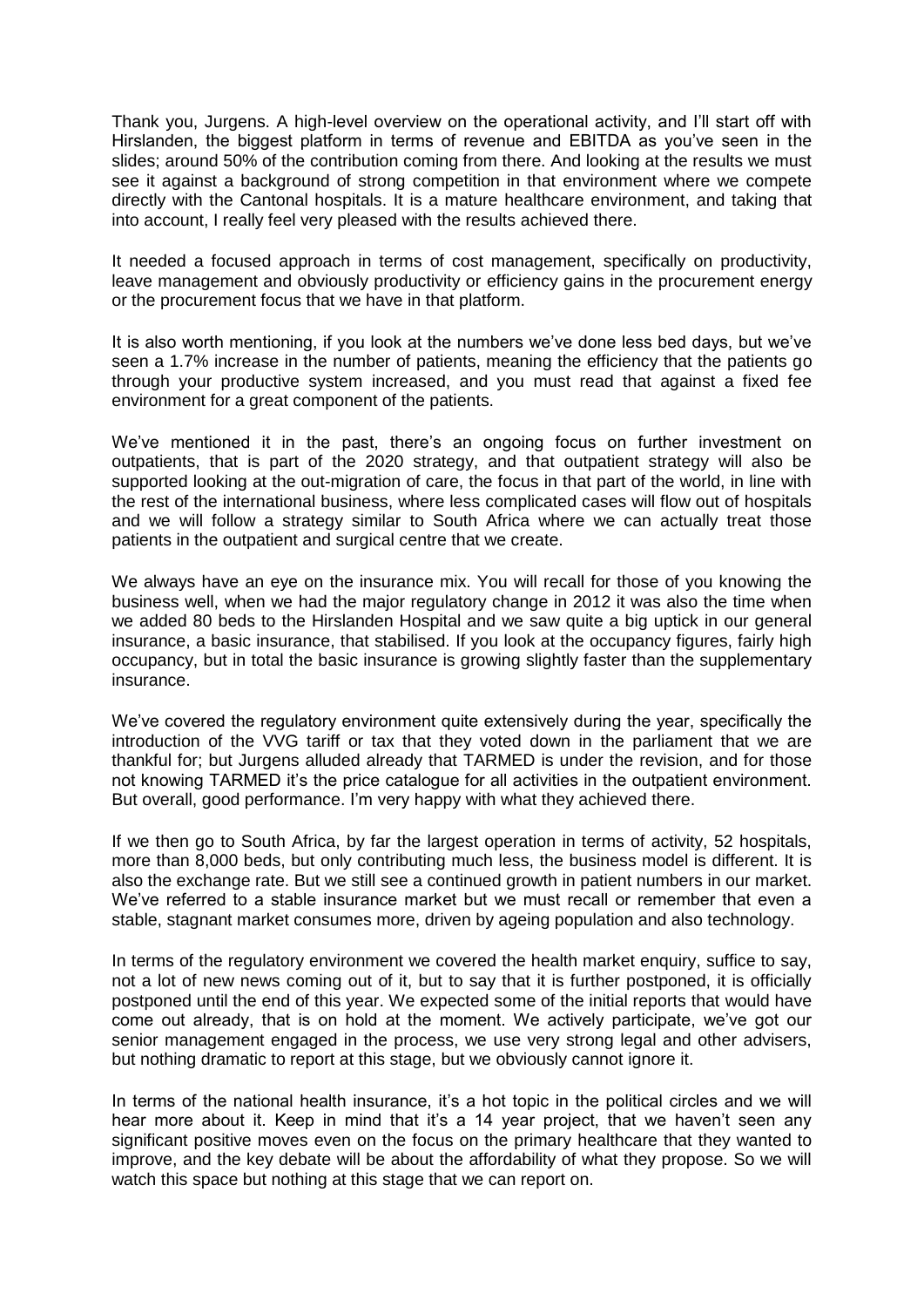We are very selective in terms of our growth and investing the capacity, we've updated the market in the past on that, but we are very positive about the day clinic strategy that we are following. And just to remind you, for those hospitals where we are under pressure with capacity the strategy is to build low capital intensive day surgery centres in close proximity to the hospital, offer our own surgeons the opportunity to do the lower complex work in those facilities and then backfill the hospitals with the more complex work. We've got two of those units, we're very happy with the performance, five more that we are busy with and we like the strategy. Occupancy's still high, you can see in the table at the right there, the graphs, stable performance.

Turning to the Middle East that Jurgens' covered in detail, I will start by saying we are very positive about the long term prospects of our investment in the Middle East. Our M&A strategy to have doubled our footprint in the Middle East by buying in Abu Dhabi, we are positive about it. Yes, things didn't work out according to plan, but as Jurgens said, we are comfortable that we've laid the new foundation, we did all the hard lifting, heavy lifting, management worked extremely hard to clean out a line, we had the Thiqa co-payment that came as well that we didn't foresee at this stage, that is removed. So overall I'm very positive about the prospects going forward.

Doctors are the key driver of the business and we alluded to that, Jurgens referred to it, we made good progress but you don't bring a doctor from abroad into a system and then they have a full practice tomorrow morning. It takes time and we are also very selective at who do we recruit in terms of our strategy, the market we serve, etc.

But growth in that part of the market, we are busy with the Parkview Hospital, it is out of the ground, they are above the ground. I have a webcam that is live, I can see the progress almost every day, it's quite good to see. And the location of that hospital with a selective clinical spread of what we offer between Welcare City Hospital and the new hospital, I believe that hospital is well positioned for those of you knowing Dubai, inland and there's a huge community developing around that area. So I'm very positive about it.

Jurgens also referred to it, our, let's call it flagship hospital in Abu Dhabi, the Airport Road, we're going to replicate a cancer unit similar to what we've done in Dubai there, we are busy with a landlord, we approved it at Board level so we will start with that as soon as possible to augment the clinical level of services that we offer there.

For interest's sake we just added the tables to the right, you can go through it, outpatients and inpatients in terms of volumes, and if I can just highlight some of the number: year-onyear our outpatient volumes dropped 16% but the Thiqa category dropped 31%. Inpatients, we saw a 12% drop, but the Thiqa patients a 33% drop, just to augment and to support what Jurgens was saying.

I'm not going to elaborate on Spire, they reported their numbers, you are fully aware and they performed well, management focused. They also reported extensively on the latest acquisition at that stage, St Anthony's, there's a very specific plan to bring that hospital up to levels of performance that they would like to see, both new hospitals open so they're on track.

In summary, maybe just to frame the business environment that we operate in. In our industry the most positive for me is that we see a constant growth in the demand for quality healthcare. That is going up, that is not the challenge. It's underpinned by the ageing population, disease burden in certain communities, new technology, including medicine that drives that demand. But in two specific areas where we operate we must acknowledge there's a lower economic growth environment. In South Africa the economy didn't grow at all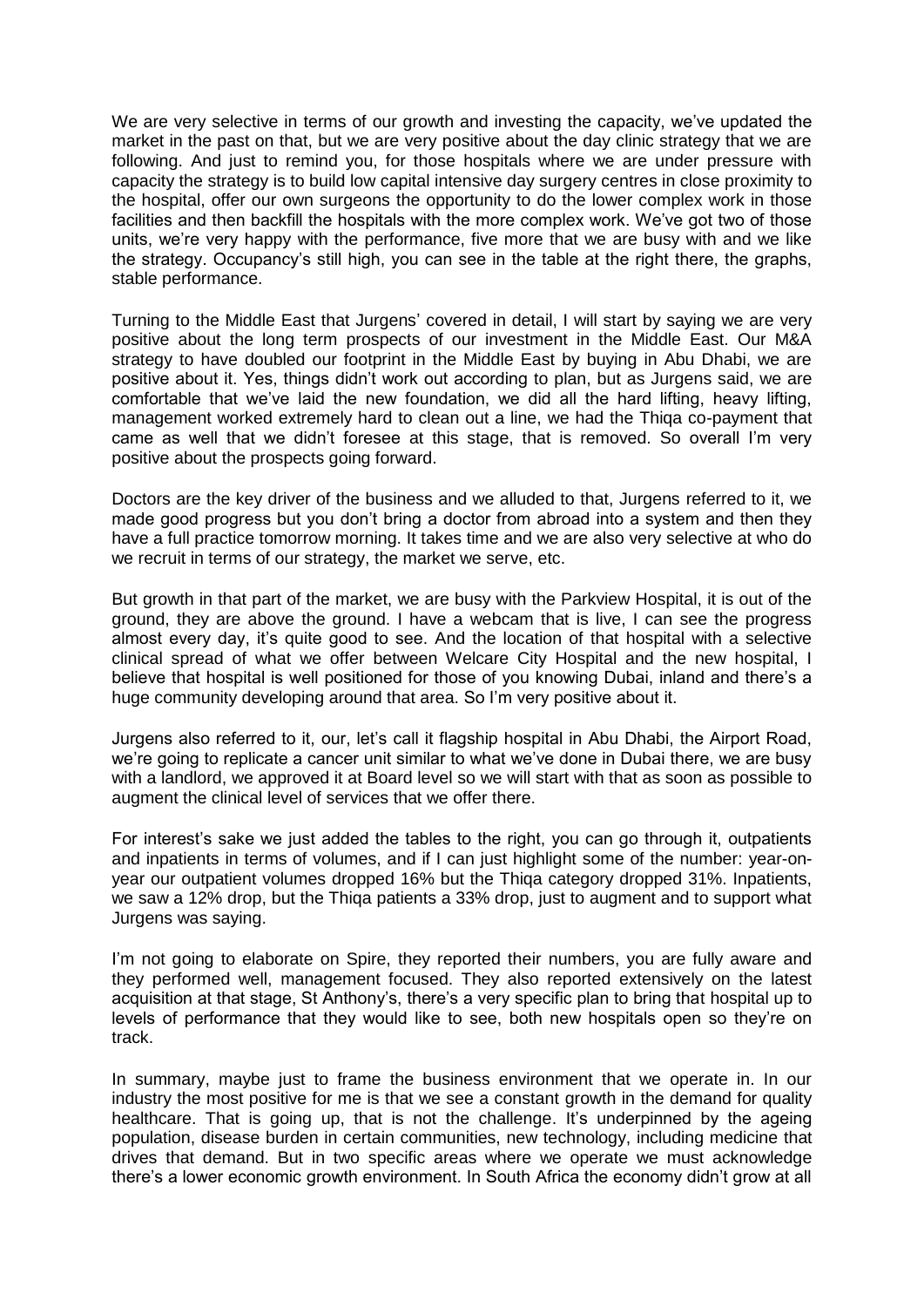over the last year, forecast going forward, very conservative, under 1%. We can't ignore that. And in the Middle East the lower oil price definitely softened the economy there.

We also saw new competition, we gave you the numbers and the names previously, specifically in the Dubai region, in Abu Dhabi and Dubai. And then in South Africa we noticed competition hospitals literally opening at our doorstep and we gave you the names, from Windhoek to Polokwane, Constantiaberg, Kimberley etc. So those are realities that we must factor in.

And the last most important is the overall challenge worldwide in terms of affordability of healthcare. And for that reason we, as healthcare providers, must be prudent, wide awake, in terms of evaluating the delivery models. And we talked about it in the one on ones. We need to look at better integration of care, less wastage, making sure that the total delivery system, including the doctors and other service providers are properly aligned to ensure the best outcome at the lowest cost at the end of the day. We are focused on that, we invest in those initiatives, and for that reason our key core focus is on high quality care and given optimal patient experience.

Without going into the detail we started to engage Press Ganey for our patient experience measurement, American based company, benchmarking to international standards, rolled out in South Africa and in Dubai, busy rolling out in Abu Dhabi, pilot project done in Switzerland and Brazil rolled out in Switzerland.

The participation rate or the number of people that participate in the survey, quite high, and year-on-year we see an improvement. But what you must understand, these are just the numbers, what is behind these numbers are a specified, detailed focused approach on what do the patients tell us. Are they worried about how we manage their medication, the handover of the nurses etc, so there's a dedicated per hospital, per item, focused approach to drive up. But if you look at the results up sitting in the 82% overall score, and if you look at the component of will patients recommend the hospital definitely or probably, the combined total around 93%.

Also it might be worth mentioning, Koert Pretorius took a very bold step in South Africa during the market health enquiry, in a discussion with the chairman at a stage they asked about transparency and why didn't the hospitals give more information to the patients. Koert told him about it and then the judge said but why don't you share it with the patients. So about a couple of weeks ago we published the results on our website, per hospital, whether it's about cleanliness of the room, nurses sort of response to requests etc, in the public, any person can see it, so we took quite a bold step and they took the lead on that.

Next, to deliver on our strategy we need our staff, 33,000 of them, to be aligned with what we want to achieve. You can't do it from a corporate office. We engaged world leaders, Gallup, to start with a survey of engagement, it's a little bit more complex than just looking at the numbers, participation rates good, it's the second year we've done it. We see an increase and similar to the patient experience a detailed process per group of supervisors and their subordinates in terms of communicating more, sharing with them, give them the tools to do the work, encourage feedback where we can improve, to make sure we create this atmosphere and a delivery environment to support our patients, first initiative.

I'm not going to elaborate but obviously in clinical quality high focus, the first area was to get reliable numbers, comparable numbers. Ronnie van der Merwe and the team worked really hard, he coordinated on an international basis and you can see the numbers, they're coming down, going in the right direction, and there is really a strong focus and we invested in more clinical people to drive these initiatives, we're very happy with the progress there.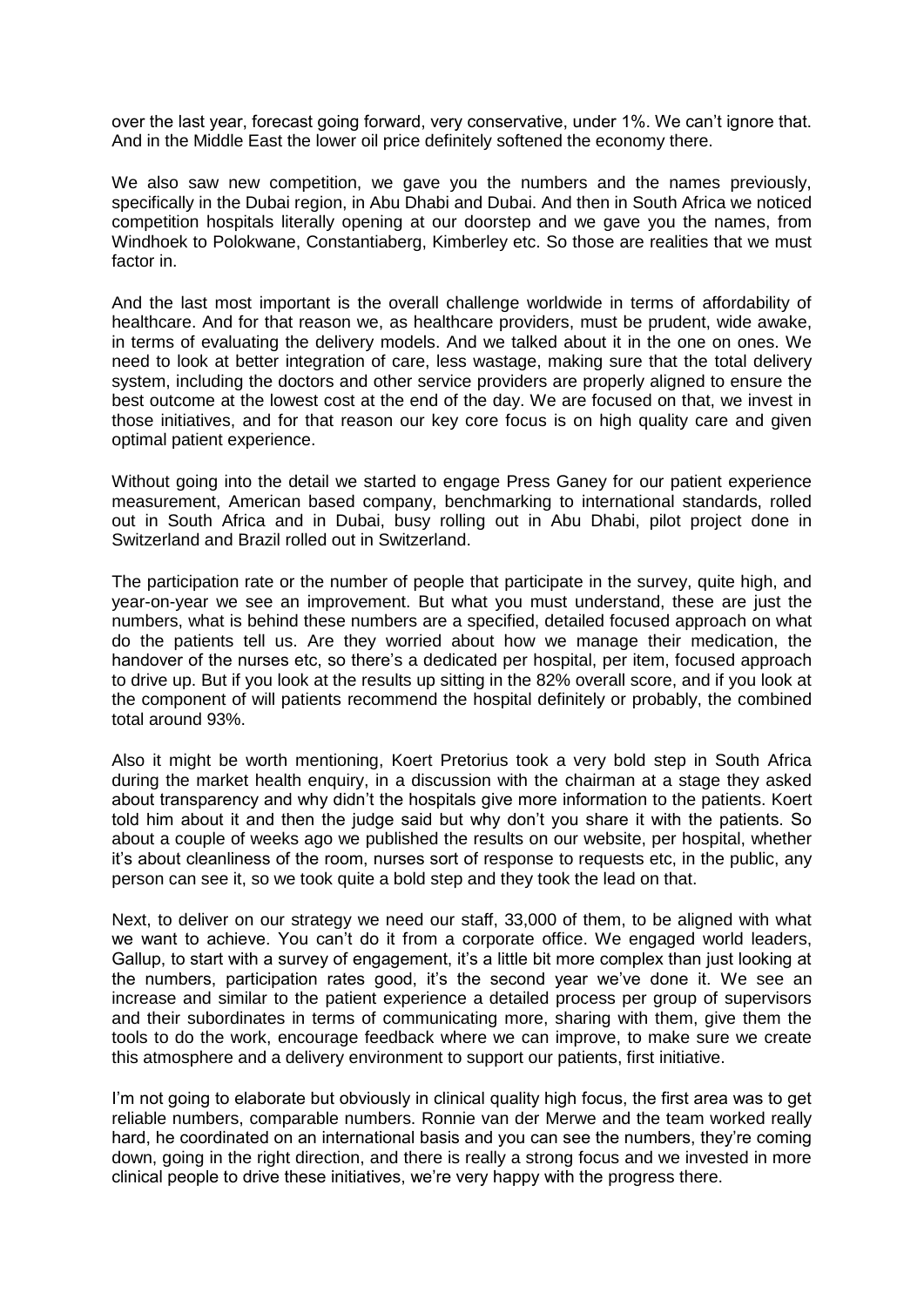To summarise and conclude on the strategy, patients first unashamedly, that is what we focus on. Making sure that we offer them a safe environment, we improve the experience and we work very hard, specifically in South Africa, to get the doctors in the process to have an integrated process of service delivery.

In terms of efficiency, you are used to these numbers or what we say here, we try to use our scale to coordinate, to make sure that we use collaborative approaches to share knowledge, to share resources, to lift standards and to lower our costs.

One of the key areas is procurement where we've got one central procurement coordinator, and where we're focused on the high ticket items first and now the high volume items. Starting to import our own products, we're going to brand it ourselves with our own in-house brand, and that is for all the platforms. And we saw good return for our efforts in terms of that.

Yes we want to grow, but we don't want to grow at an irresponsible rate. I refer to our day and outpatient strategy of growing capacity there. Our first priority is to increase capacity at the existing platforms for the obvious reasons. If we think of South Africa, we are going to build five more day clinics. We're waiting the approval of the Klerksdorp cluster of three hospitals. We believe it might go the tribunal for approval. If we think of Dubai, that is where the biggest growth will be, a new hospital, plus some more clinics, plus the cancer unit. And in Switzerland, most definitely on the outpatient facilities including surgical capacity. We will also look at new territories, but we will do it in a responsible way.

We invest in our people. We've almost doubled our capacity of nurse training in South Africa year-on-year. We changed the funding model. So training our own people, retrain people, getting the right doctors, sharpen them up. Carry on with continued professional education is high on our agenda. It costs money, but we believe that is the right way and the only way to create long-term shareholder value.

So in total I am positive. We had a hard year behind us, but I think we've done all the work that we could have done to set a new base, and going forward there's no reason to believe that we are climbing up from where we turned last year.

That concludes that, and I will hand over for Q&A.

# **Q&A session**

### **Question 1**

### **James Vane-Tempest, Jefferies**

I just have a few on the Middle East business if I can. In Dubai you talk about stable performance. I was just wondering with the ramp up of the North Wing project, what are some of the competitive pressures you may be seeing? I think with the mandatory health insurance in Dubai was more benefiting the sort of lower end of the market, and with your focus on the upper end, what kind of competitive threats are you seeing?

### **Danie Meintjes**

Starting off with the general health insurance, the lower end of the market. We've never built our business in Dubai on that, and we don't see it at this stage, at those price points, as part of our market growing model. Just to mention linking to that, we've got quite a big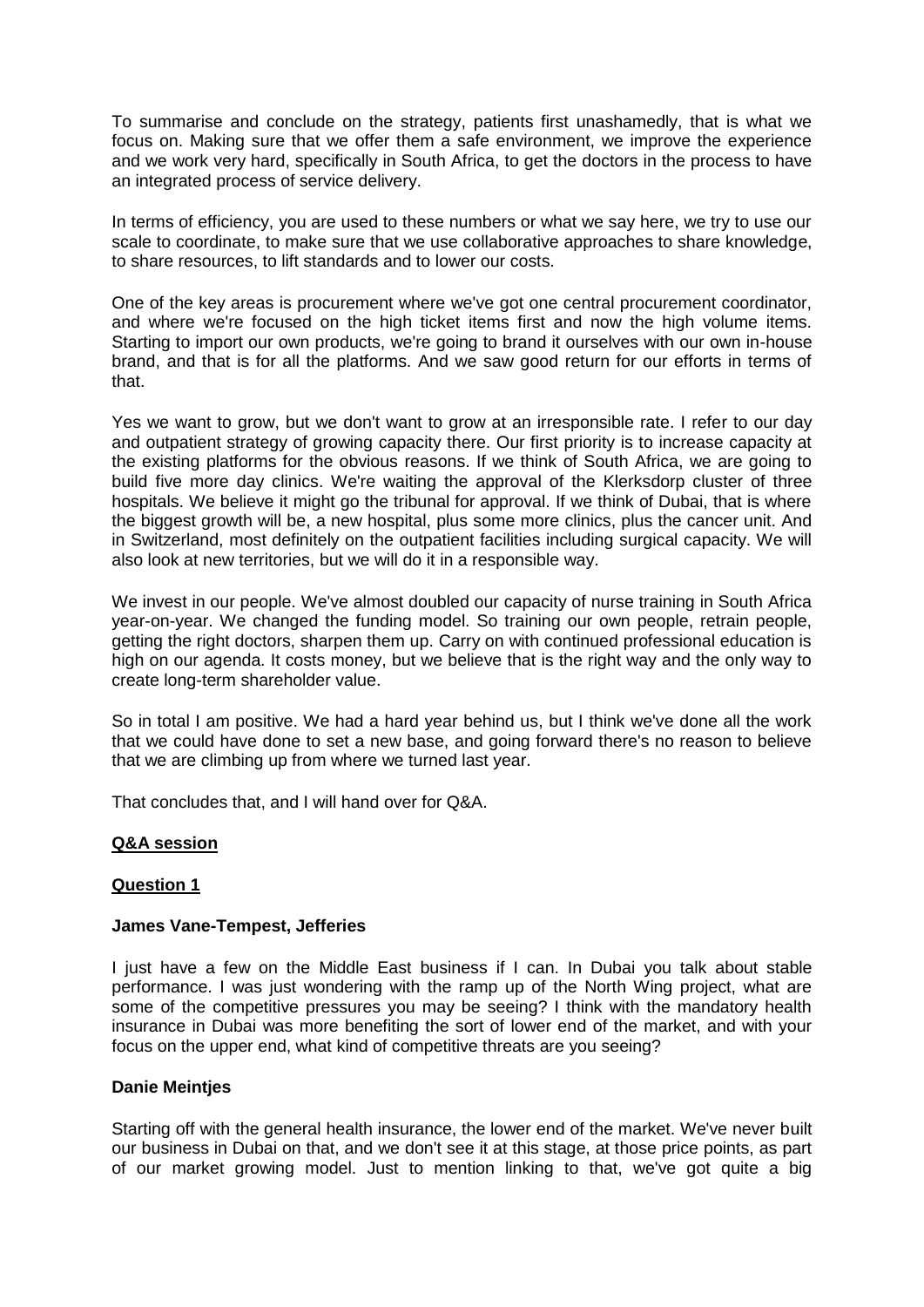component in our Abu Dhabi business of the Basic insurance, and one of the strategies that we actively follow is to change the mix from the Basic insurance to the more Enhanced Thiqa and others, and we do it in various ways. But of course that is one way to give yourself a price increase for the same volume of work.

The North Wing is a unique offer. It's a high-end facility. We've told you that we used our Swiss colleagues to set up the standards; and as Jurgens mentioned, the numbers that we see at this stage we're very satisfied with. That unit is performing well. It's not running at capacity yet, but that will make a big contribution to the region. I'm positive. And we don't build it on the Basic insurance component. Does that answer your question?

# **Jamie Vane-Tempest**

Thank you. So if the North Wing is positive and you're seeing that develop, where are seeing the competitive pressures in Dubai?

# **Danie Meintjes**

A number of hospitals have been built over the last number of years around our hospitals. You drive from the airport, on the way to Welcare Hospital you will see a Lifepath or a Life whatever hospital right on our doorstep. If you drive down Sheikh Zayed Road, you will see two new hospitals that opened, on the left hand side there's a cardiology unit that opened. There is another announcement of a hospital to be built in the Jumeirah area. So there is competition coming. Competition keeps you sharp, you must just make sure that you define your market properly and be better than the competition, then you can survive. But competition can't be ignored in that part of the world.

# **Jamie Vane-Tempest**

Thank you. I have one question on Abu Dhabi if I can. You talk about a modest increase given the Thiqa co-payment coming in July, and now sort of being removed. I just wonder why you're not more bullish on the rate of recovery in Abu Dhabi?

# **Jurgens Myburgh**

It's a fair question. We've only had three weeks of trading since the waiver of the copayment, and so what we'd like to do is provide you with an update potentially as we go through the year. Where we are currently is we are saying we are seeing some improvement, but we're not in a position yet to give you an accurate read through on that for the full year.

# **Danie Meintjes**

Just to confirm what Jurgens was saying, we're checking, and I asked the guys, before the co-payment waive off the co-payment waive per unit, and there are definitely a mixed uptick of Thiqa patients, I think that is a given. How it translates into revenue at this stage, we haven't got those numbers accurate enough to make a forecast. It's early days, so I can't give you a more positive view on that at this stage, we will have to give it some more time. Once we have traction on it, then we will update the market if need be.

# **Question 2**

# **Jamie Clark, Bank of America Merrill Lynch**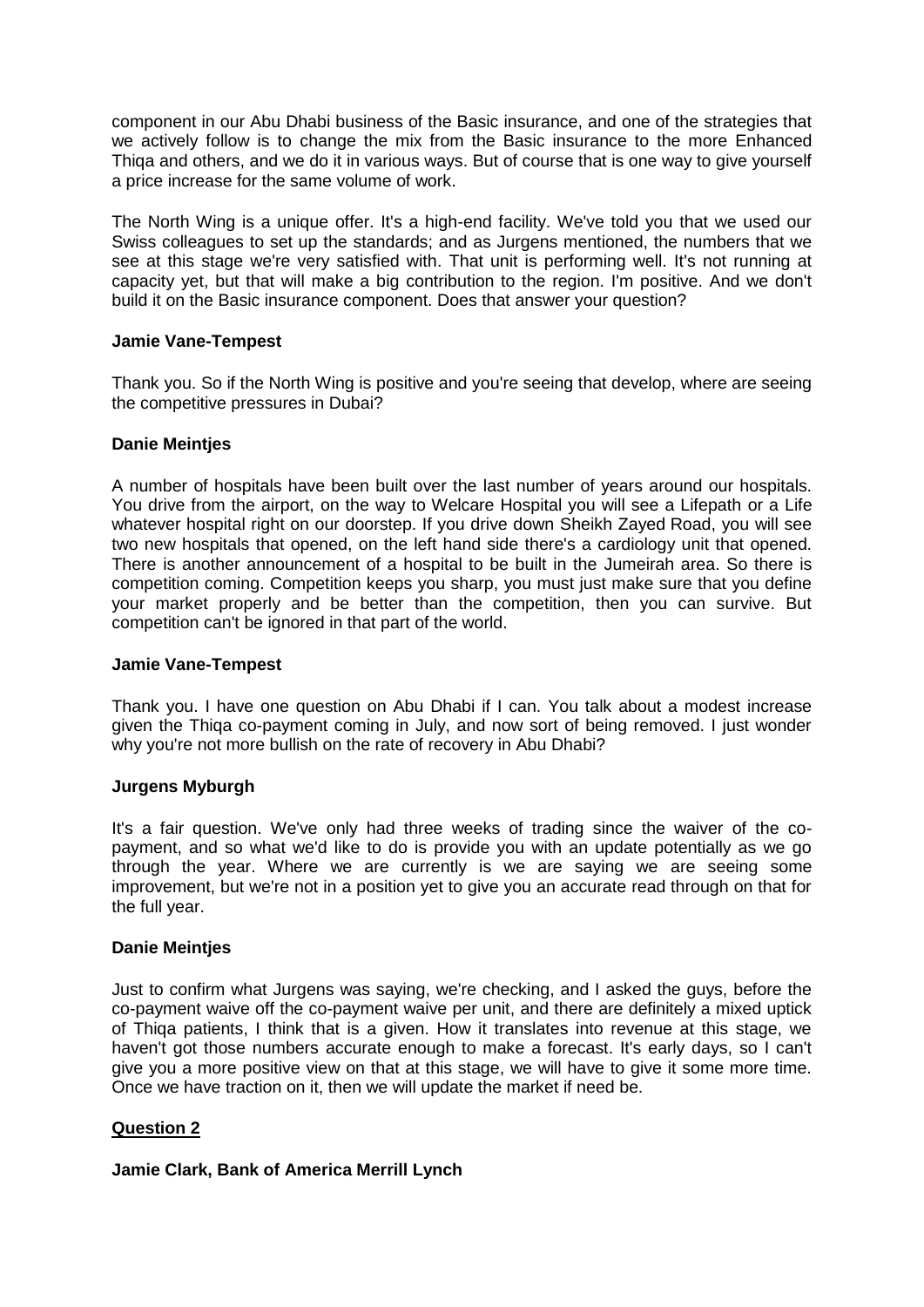I have a couple of questions on Hirslanden please. Firstly, you said that you saw an increase in patients but a reduction in bed days, and that resulted from efficiencies. How efficient can you be within DRG system? I think there are limits or there are laws on the number of days patients have to stay in hospital per procedure.

Then secondly on the outpatient migration, can you give us some colour on that? I think quantifying the TARMED changes were a £30m annualised impact. Do you have the capacity to service additional outpatients if your inpatients have to become outpatients? Does the outpatient system in Switzerland as a whole have the capacity to take those patients on if it happens?

### **Danie Meintjes**

I'll respond and I'll try to cover all the questions. In terms of efficiency, in a DRG environment, and I'm not an expert, but there is a so-called sweet spot of discharge. So if you paid a fix fee, within a certain timeframe you can't discharge too early because then there is inherently a clinical risk of a patient leaving too early. If you wait too long then obviously you use capacity for the same fixed income and you lose basically doing that.

If you compare the private sector, our average length of stay to the typical Cantonal government hospitals, we are much more efficient on average length of stay, and we compare it in certain categories. If you ask what is the optimal how much more, the only thing that I say is we are focused on to get that efficiency on the radar, and I think you can see some of it. Less better - 0:40:15.2 is 1.7% more patients. Quite a revenue uptick, using your facility as good as you can. So I can't give you a hard number of how much further you can go in terms of the market.

To my best knowledge there has not been an established day surgery offering in the Swiss market as you would have in South Africa, for instance, it's not there, but there's gradual pressure. One of the cantons, the canton of Lausanne, is focusing on that. There are a list of day procedures that are seen that can be done in a less complex environment safely. The normal process you can expect is that they will lower the price of those procedures, whether you do it in-house or outside. But if you have capacity constraints it's better to have a colocated day surgery, we firmly believe in that. In Lausanne at our one hospital, not for this reason, we just de-bottlenecked the whole hospital in terms of patient flow, to have a separate entrance, a dedicated day surgery area for it, and we saw a great improvement in efficiency and throughput in that hospital.

So you will have various options. You will have to evaluate it in terms of the usage, what is available. But the strategy is to get our outpatient facilities that is currently not surgically orientated, to get them surgically orientated as well. But the team is working on that strategy and I can't give you numbers, but we can't ignore this trend, it's a worldwide trend.

# **Jamie Clark**

Just a quick question on the UAE business please. You said you were looking at reducing your exposure to Daman Basic patients and the lower income patients. I think outpatients were down 8% in the year, and inpatients down 1%. Is it affair to assume that that decline accelerates in FY18; or are you postponing that switch just until you see what happens to Thiqa volumes?

### **Danie Meintjes**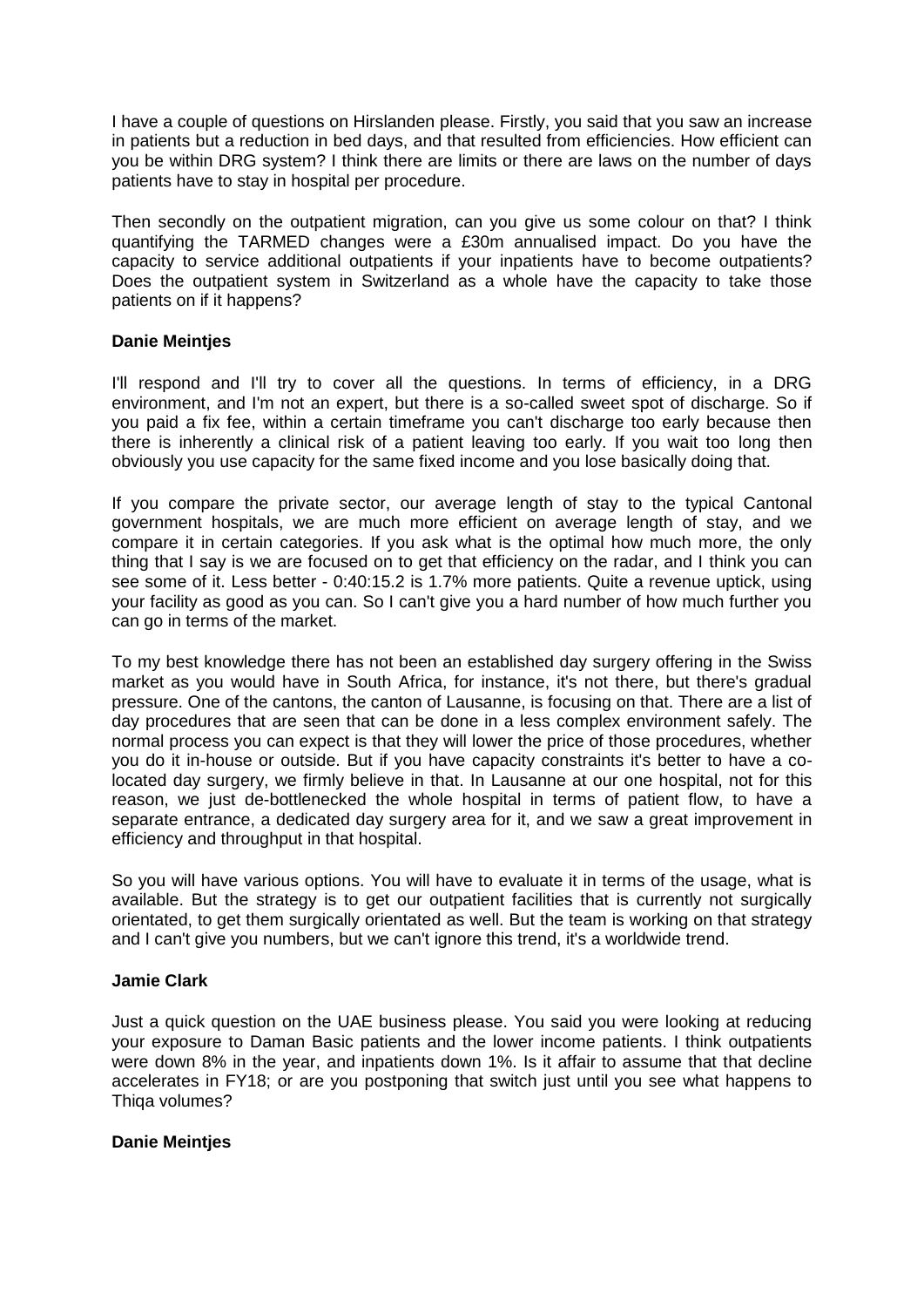The strategy will be different in Al Ein than the Airport Road versus Khalifa Street, because it's different offerings that you offer to the market. I'll just give you a typical example. If you have a surgeon or a specialist that is fairly fully booked, at our booking system we need to make sure that we give preference to the higher category of patients to be seen by the specialist, because by doing that at the same productivity you will see an uptick in your income because there's a high price point.

The other dilemma is, if you have outpatient facilities where there are normally quite a number of people sitting in the waiting areas, segregating and separating your client profiles is a priority for us. Let's say the high income Emirati compared to a construction worker, it's a very different profile to treat all those patients in the same environment. We will have dedicated clinics to try and separate those categories of patients and just give them a better environment to treat those.

Our strategy is definitely to increase the enhanced components of the insurance at the cost of Basic insurance. But you will not move away from Basic if you can't substitute it with others that will not make sense.

# **Question 3**

# **Hans Boström, Credit Suisse**

On this point looking at your numbers you disclose very helpfully on page 22 in the presentation about the patient mix and peer mix, you clearly see that Basic insured patients in Abu Dhabi have actually declined the least. So I suppose we can infer from this that the issue you have suffered in the past has very much been driven by absence or lack of doctors as opposed to the Thiqa issues. Is that a correct conclusion to draw? And how do you see this mixed change change in the next one or two years? Should we assume that the Enhanced and Thiqa patients are vastly outgrowing the Basic patients?

### **Danie Meintjes**

I think it's fair to say that the drop in patient numbers was not only Thiqa, you can see it in the other categories as well. So our alignment of business strategy and operational processes, getting rid of certain doctors, certain doctors leaving for their own reason that definitely impacted the numbers. But your point is?

### **Hans Boström**

Well I suppose the point is that how should we expect your volumes to improve? You obviously give guidance that there will be a gradual improvement in the year. And how the mix will change over the next one or two years? Because that's obviously clearly very important to your margin improvement profile as well.

# **Danie Meintjes**

I can't give you hard numbers otherwise it would be an easy business. But the strategy would be exactly as I explained, to grow the more Enhanced Thiqa and others at the expense of Basic and get your activity in the hospitals running at full capacity. So to give you a practical example, if you're in an environment where the Thiqa and Enhanced are lower, so the areas in Al Ein for instance, you will have to gradually do that shift because you can't just do away with the Basic insurance and have capacity in your system and having overheads to cover. So it'll be a gradual process, but that is a strategy we will follow. To give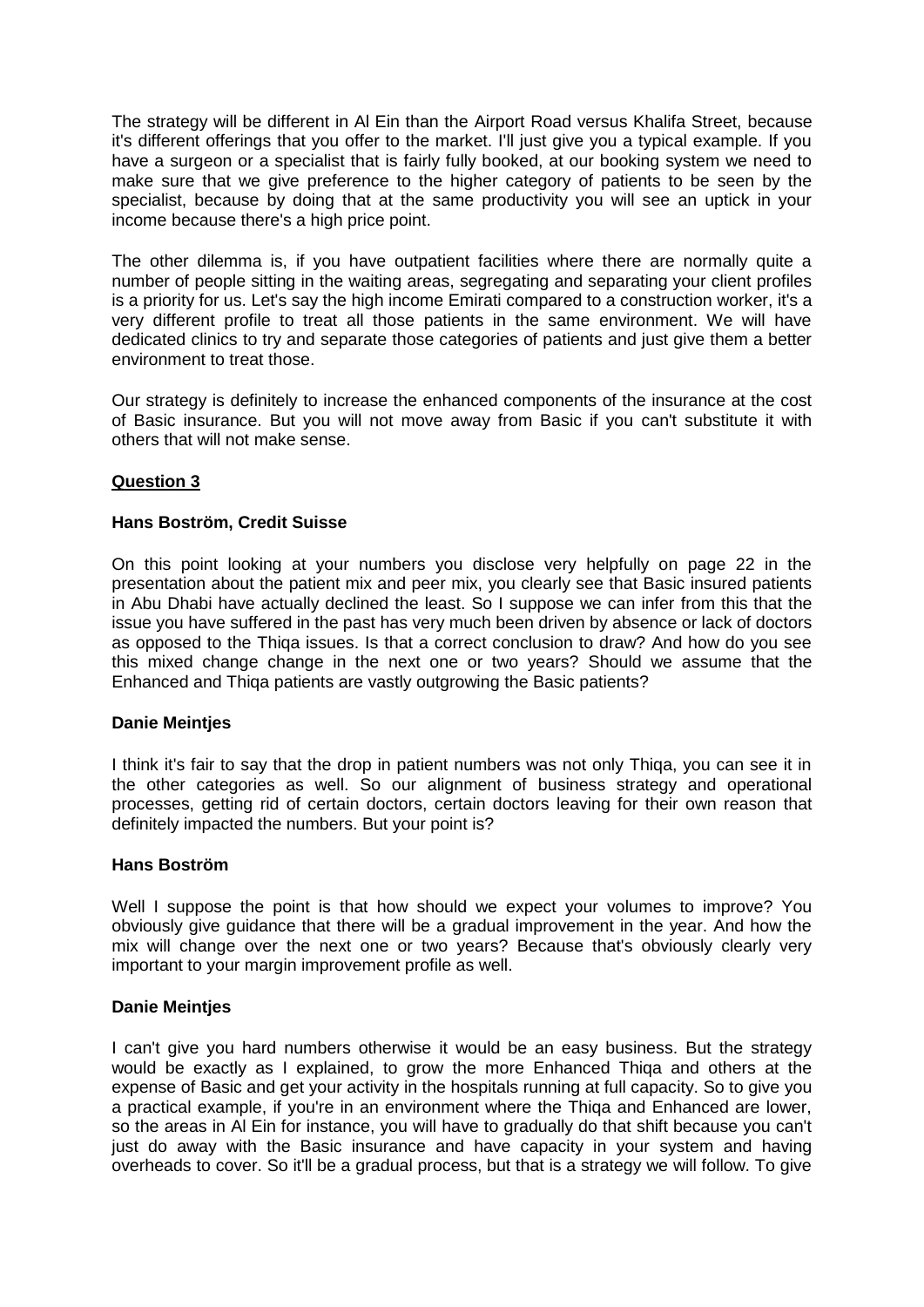you the numbers, you could expect the Enhanced is we will be focused to grow it faster than the Basic side.

### **Hans Boström**

While we're on the UAE, two technical points. What impact do you expect introduction DRG system in Dubai to have? You've mentioned April 2018.

And secondly, could you give us an update on the imposition of VAT, presumably beginning of next year?

### **Jurgens Myburgh**

The impact on DRG, we're not factoring any material impact at the moment for the introduction of DRGs. On VAT, our understanding is that it will come in in the beginning of the calendar year. Medical services would be zero rated, and so the impact on us would be neutral.

### **Danie Meintjes**

But DRG is a difficult one. As sure as I can give you is that we do have experience of DRGs in Abu Dhabi in a very different format than Switzerland. But in our company we do have knowledge about DRGs, and it's managing your cost, and depending on how that price point of DRGs will be determined in Abu Dhabi different to what it is in Switzerland. Switzerland's a cost base working up, that is your base rate. In Abu Dhabi it is a price, so they determine and then you negotiate a multiplier on top of that. So depending on how they will approach it in terms of the price point, which is not known at this stage yet.

### **Hans Boström**

And finally, I just had a question on South Africa. Your peers in South Africa have reported quite cautious guidance for their current or the rest of their financial year, and you seem to strike a slightly more upbeat tone talking about revenues growing in line with inflation. Is that because of acquisitions you are making, are currently pending or coming in, or why would you expect not necessarily to see a drop in patient volumes in your facilities?

### **Danie Meintjes**

I can't judge the tone, I wasn't there when they spoke.

I will try and summarise. We saw a decline in patient numbers in the latter half of our financial year and I think the other two groups saw the same.

We are optimistic that nothing will drop over the cliff from a macro environment but that is the uncertainty at this stage. What we need in South Africa is stability in terms of leadership, stability to create confidence for people to invest and we repeat by saying we will gradually invest in new capacity, specifically the day clinics but we have got no major hospital under construction at the moment.

For our existing hospitals we have reasonably good occupancies and the starting point is to be the right address, using the chairman's words, for the doctors, where they feel safe, where the patients are looked after, where the patients feel safe. That if you have one doctor coming out of the academic world then you must get an opener practice that he would have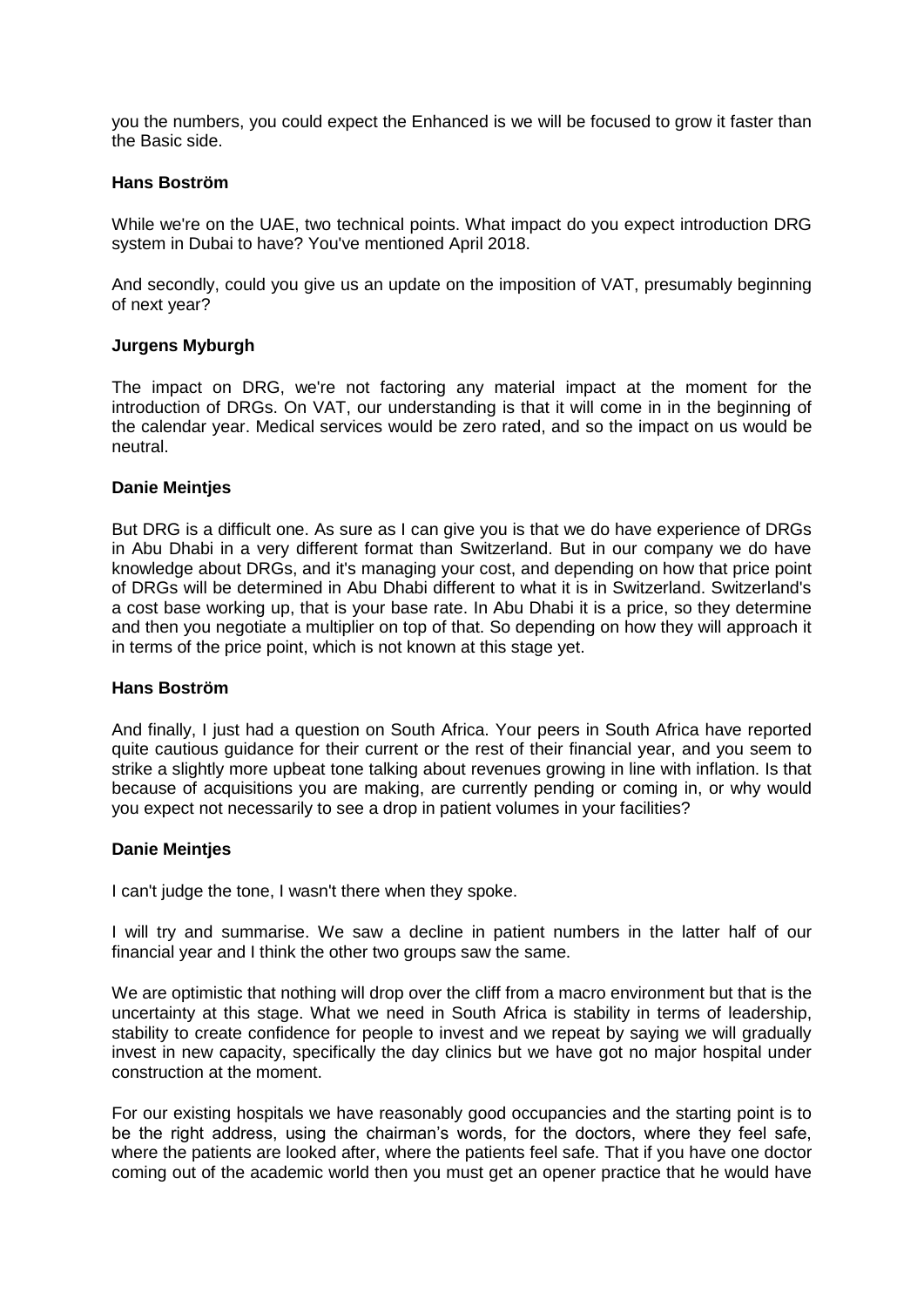a choice and hopefully he will choose us for whatever reason. So we're not over-optimistic but we are not totally negative about going forward. We will just watch this space before we invest capital.

# **Question 4**

### **Kane Slutzkin UBS**

Just a couple of questions please, just on the regulation that was obviously implemented last year, July, what sort of actions did you take to mitigate that impact, specifically referring to the cost-base? To what extent were you able to adjust the cost-base post that regulation? And now with the reversal how much of that effect, if we can it that, comes back into the system as you anticipate increased volumes? That's the first question.

And then just on SA I'm just following on from the last question that was asked, we spoke about the funding constraint and you were referring to the South African environment more from an economic growth perspective, could you just give us a little bit of colour on how you see the whole admissions story in South Africa as a period of being negatively impacted by that? Are you comfortable or confident enough in your clinical and doctor quality to remain relatively unaffected by some of the issues we see from the medical aids, the actions that they're taken?

### **Danie Meintjes**

Unfortunately we had a serious disturbance, interference on the line, I picked up that you asked about regulatory changes and how can we influence that and managing it going forward. Is that the first question because I couldn't follow?

### **Kane Slutzkin**

Okay so now let me quickly rephrase, the question was once the regulation was implemented were there any actions you took to try and mitigate the impact? And if so with the reversal of that regulation, specifically with respect to the cost-base, is there any fat that comes back into the system now, now that you anticipate increased volumes.

### **Danie Meintjes**

Are you talking specifically Switzerland Thiqa?

## **Kane Slutzkin**

No I'm talking about Abu Dhabi so I'm saying you had the regulation imposed last year, July, did you do anything to the cost base post that regulation and now with the reversal does anything come back into the base because you've now got to cater or gear up for higher volume?

### **Danie Meintjes**

The short answer is no. We took cost out of the system in terms of staff that we thought was over and above the staff we needed. And I think we made it very clear that we didn't dip into the clinical staff because we were busy building up a business and those people are very difficult to replace and it takes a long time. So where there's more support staff combining two corporate offices etc., so there is no immediate additional cost that I can see that we will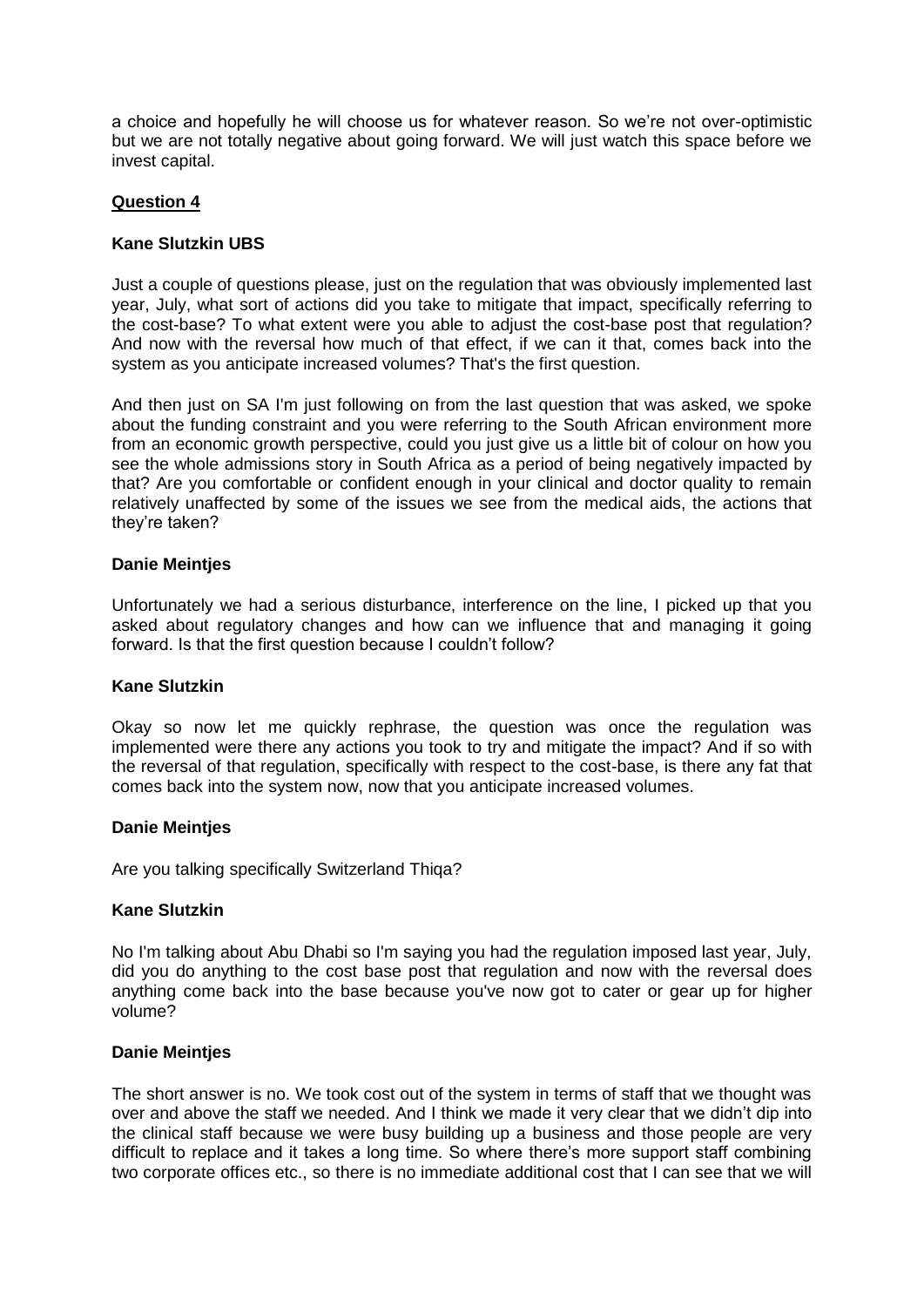bring in unless you scale up to a level where you need more staff to service the patients that you see, specifically when you open new facilities. Is that the question?

### **Kane Slutzkin**

Year exactly. And just a second one, I don't know if you heard that one on SA?

### **Danie Meintjes**

Is that base management in South Africa?

### **Caines Lutken**

I was just trying to find out what's your take on that and whether you're comfortable enough with your clinical quality to remain unaffected to some extent?

### **Danie Meintjes**

It's fair to say that the insurance companies do have a focus on volume management and a number of those were public to say the challenge in South Africa is not price, it's volume, it's consumption. They also coined the phrase of supply-induced demand in certain provinces. So we are used to the fact that this oversight and admission management and people in hospitals that do feedback evaluation of patients and whether they still need to be in ICU and if a neonatal is in a neonatal unit are they still ventilated, do you charge the right tariff? I'm very comfortable with that.

We have put a high effort into coding for a long time already. It spilled over from Switzerland, we knew it was the right thing to do and I would like to think that we are a little bit ahead maybe of some of our competitors on the clinical focus, collecting data, because we want to do what is right and what is sustainable and that is that. But we want to keep our hospitals busy. So there might be a further focus on it but I'm not uncomfortable with where we stand at the moment. I don't know whether you referred to networks as well or only case management?

### **Kane Slutzkin**

That's fine thanks a lot.

# **Question 5**

# **Sean Ungerer – Arqaam Capital**

Good morning everyone, just three questions please. Just following on, on the Hirslanden revenue story in terms of cash admissions, just to confirm, and so sorry for harping on this point, but is your outlook for volumes to be flat or you are modelling or expecting some growth there? It's just tying that back to your outlook for SA continued revenue growth in line with inflation and I'm just trying to touch on that point?

### **Danie Meintjes**

Shaun, thanks let's answer the revenue forecast in South Africa, our guidance is in line with inflation. This year we've beaten inflation with about 1% but our guidance, taking into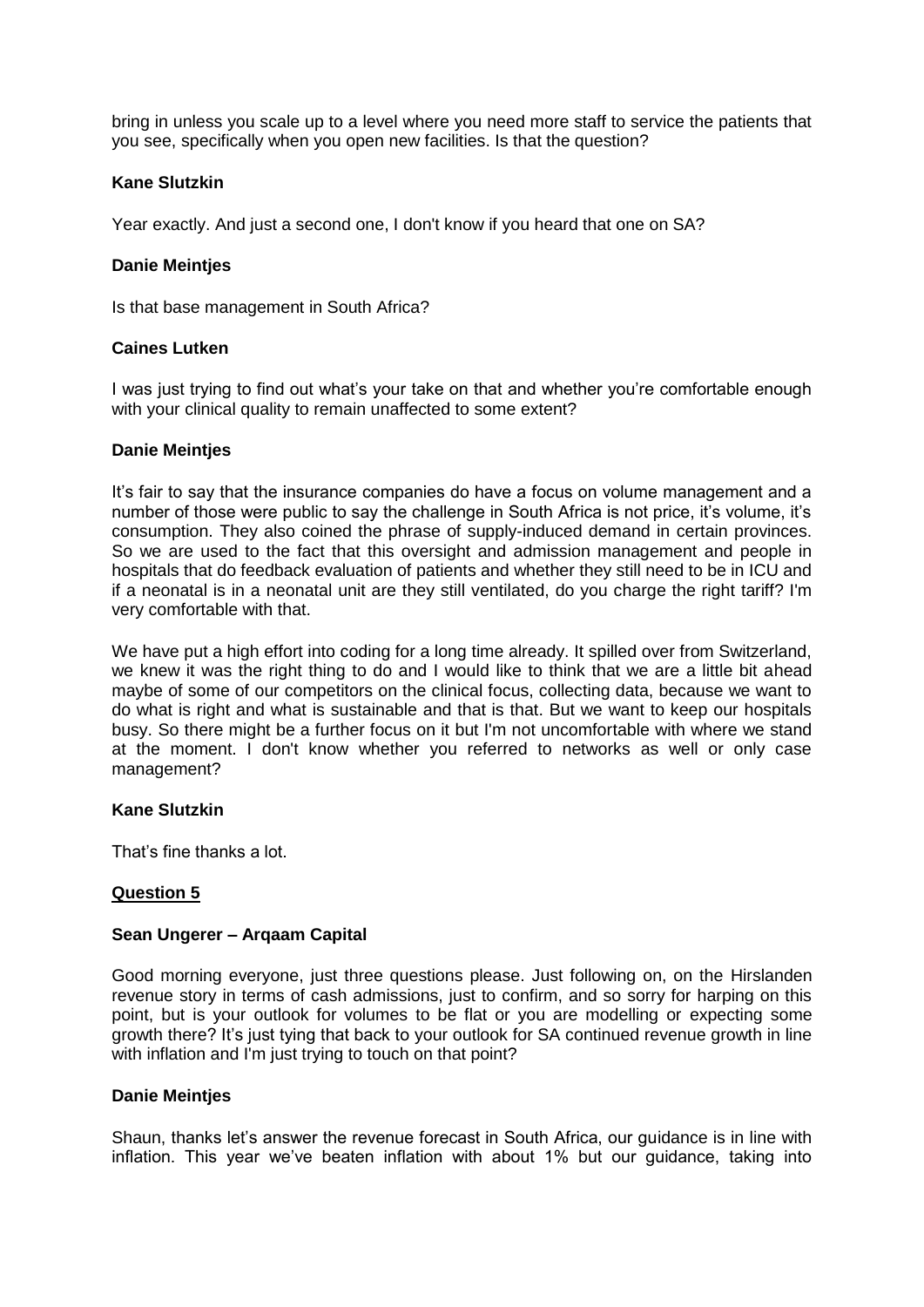account cost pressures, competition and all the factors we mentioned, inflation is our guidance that we feel comfortable with. Jurgens you want to add?

### **Jurgens Myburgh**

Yeah we don't break that down. The contribution to revenue growth is your tariff, then your volume growth and then your increased facility utilisation. So we don't break that down but what we're saying is we see the combination of that to be in line with inflation.

### **Sean Ungerer**

Okay got you. And then just in terms of the capex ramp up for Parkview are you able to chat around that and how much you're sort of seeing in FR17?

### **Danie Meintjes**

Jurgens will give you the exact numbers. Keep in mind that will be the second hospital that we own the land, so at this stage in the Middle East we only own the buildings of the City Hospital as well as the North Wing and a separate plot of land and this land we will also own, we bought it. And the capex projects will be phased in – total cost 650.

### **Jurgens Myburgh**

Total cost is 680m dirhams of which we'll spend 75% in the next two years and approximately 18m has already been spent.

### **Sean Ungerer**

Okay great thanks very much. And then just in terms of the expected impact from total reverse of the 30m francs I mean obviously you're not going to see much in FY18, bulk of it in FY19, that's just quotes at the moment. You've obviously got mitigating actions in place that you're thinking of, I mean is that still the guidance 30m before mitigating actions, is there any colour you can provide on that?

### **Jurgens Myburgh**

Yes so that's 100% right and Shaun it is 30m before mitigating actions. There are some mitigating actions but because this is happening at a tariff level you can do volume increases, you can look at how you build through and your interaction with other healthcare providers, but the key mitigating action will be around volume and utilisation but this being a tariff adjustment it's difficult to mitigate materially against it. And so the guidance is 30m on an annualised basis but it only comes in in Q4 or this financial year.

### **Question 6**

### **Charles Weston, Berenberg**

Just to follow up on the points about the UAE doctors can you give us a bit more granularity in terms of the employment of new doctors, maybe the change in doctors on a net basis over the year in the UAE, and maybe on a gross basis as well to be able to give us a sense of how many have left and how many have arrived?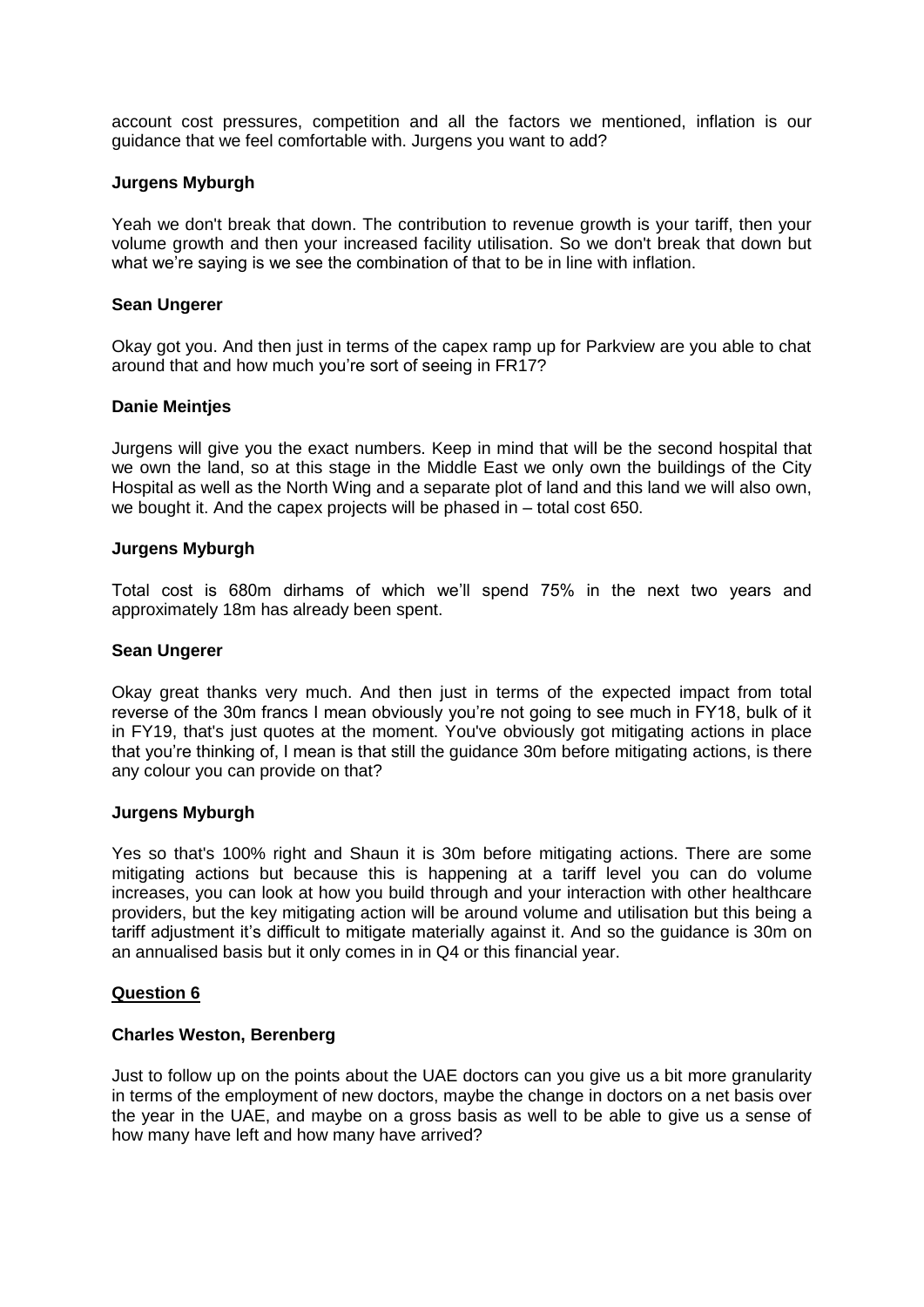And then also how expensive that is, can you give us a sense of like-for-like, essentially wage increases by the doctors or the clinical staff overall? Thanks.

## **Danie Meintjes**

I will start with the latter and Jurgens remembers numbers better than me. If you think of a cost basis and comparing cost, just to give you full granularity, so if we recruit doctors obviously you must decide are you looking for a neurosurgeon, ortho, female gynae whatever there is a starting point, there is a price arranged for those people. Our remuneration approach in Dubai that I happened to institute there and that has now rolled out to Abu Dhabi, is to pay doctors a reasonably good base guaranteed salary. We will then add a little bit to it and guarantee it for a certain time, normally six months, I think that is still what they do. We then obviously phase the doctors in, market them, on board them, market them to the colleagues if they are in a specific speciality. And then they ramp up patients, outpatients, inpatients etc. and we look at the underlying professional fee that we charge on behalf of the doctor because we sell provisional fees. That we stack up against the salary. Once the salary is covered we start to share with them on the top side.

So our increased cost of the doctors are always overshadowed with the higher income. The key point I want to make is what we don't do is we don't align doctors to bring us more income for radiology, pathology, medication, keep patients longer in the bed etc., nothing perverse. But the good doctor who's sought after, with long waiting lists and working hard will earn more money in line with whether he works for himself at the end of the day. So that is the cost ratio that you must work out.

There are certain disciplines that you need, that you need sometimes to pay a premium and the volume income is not there but you need that. Think of cardiac surgery, the volume of cardiac surgery is not high in that region but if you have a cardiac unit you need to have it. You need to have the right guy and sometimes he will just run on a guaranteed salary. So the cost is backed up with the volume and the income that he's generating at the end of the day.

Obviously staff turnover costs you money and if you have a doctor that left, if he had a good following, some of the patients might fizzle over to the other doctors but they might go to opposition as well. So we don't want doctors to leave. But our track record of doctors staying with us in the Middle East is very good. If I go to the Middle East now there are still doctors, quite a wide number of them, that we appointed when I was there almost ten years ago. So traction of doctors is good because they earn good money. It's a fair, nice environment. And the one thing that I must emphasise our ability to manage the doctors in terms of clinical quality etc., is much easier in that part of the world because they're employed. It's a much easier environment to do that.

Does that answer your question on the cost?

### **Charles Weston**

It does a bit. I was just wondering if you could put a few numbers on it if you have that in terms of perhaps the net change and the gross change in doctors?

### **Jurgens Myburgh**

Yeah it would be in the 12 months before we took over the business there was a gross exit of 157 doctors in the business, gross. And as I said in the financial year we recruited 136 with a further 52 that's in the process of on boarding. So it's clear that throughout the year,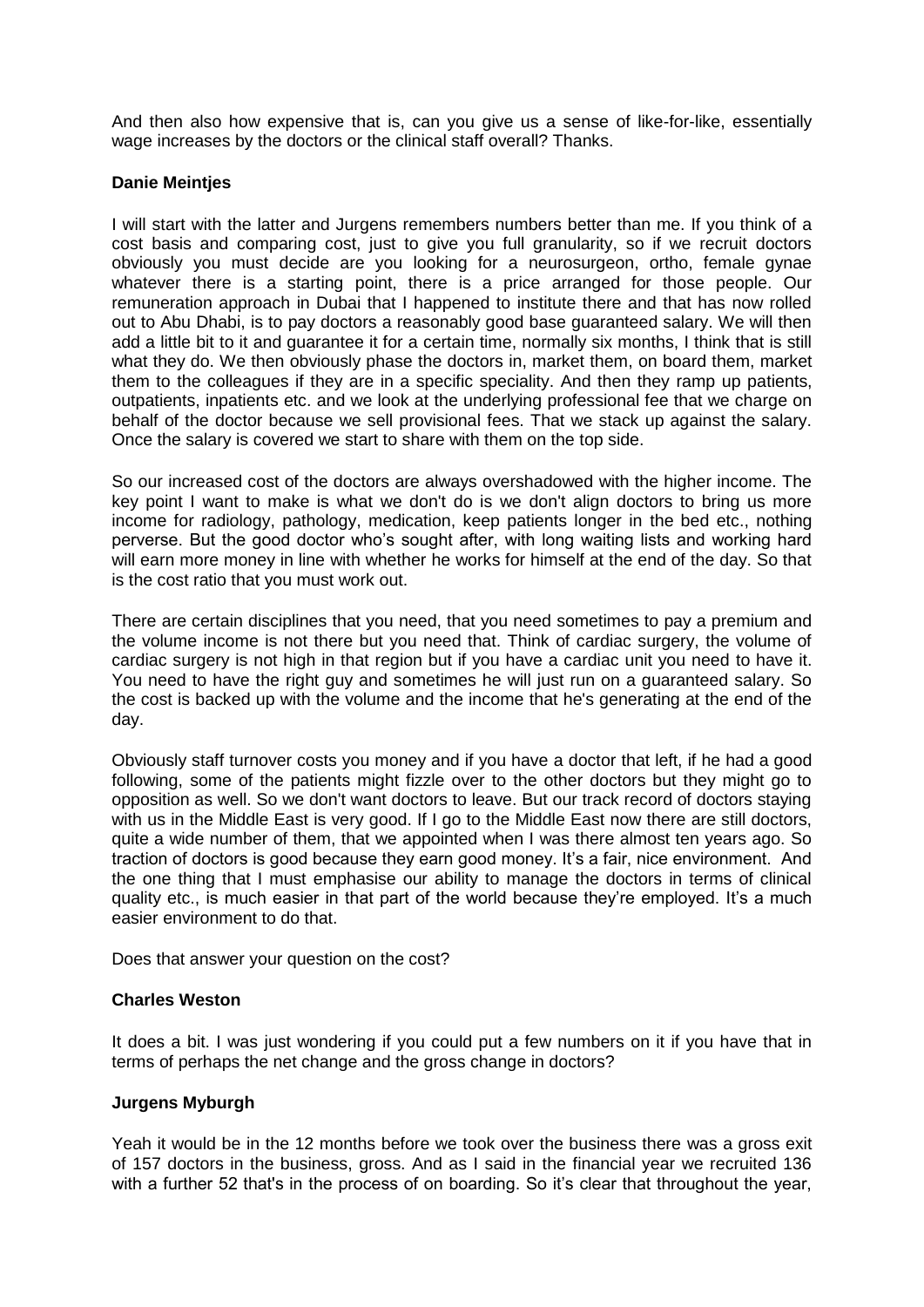and this is on a total complement of let's say 600 in Abu Dhabi and the numbers I'm quoting the 157 is in Abu Dhabi, the 136 and the 52 is in the region. But it's fair to say that a) you will always have an element of vacancies. It's also fair to say that we had a disproportionate increase in vacancies in the Abu Dhabi business during the year. We've been in recruitment overdrive and I think we're now back at a level where we're beginning to feel more comfortable. We will have vacancies, but as Danie mentioned as part of the presentation it's very important that the ramp up of these doctors and their practices it takes six to 12 months for this doctor to then establish their practice and get up to a full operating level, if I can call it that.

# **Danie Meintjes**

One comment I spent time with the recruiting team when I was in Dubai a couple of weeks ago. I'm very comfortable that we've got a very competent team and that there are not obstacles to recruit doctors. It does take long and there will always be a churn of doctors. And the 50 that is on boarding at the moment is over the whole region, Dubai and Abu Dhabi and Al Ain. So the concern to me is not whether we can find doctors, we do find good doctors, what is the focus now are for those people that are new in the system to get the word of mouth talk in town about their availability, the clinical skills etc., and for that reason we made the bold decision to rebrand all our hospitals and the clinics there and the process to be phased out so that we have some hook to hook the new story on and to talk on the radio shows and get out in the newspapers and promote new doctors. So building the practices is the key hard work that needs to be done now, not finding the doctors.

Maybe a last question then we must conclude.

### **Question 7**

### **Cora**

Thank you just following up from Charles' question; of the 157 doctors that left in Abu Dhabi how many of them were surplus to requirements? So are you trying to get back to that number or were there some that were redundant in the system anyway?

### **Danie Meintjes**

Try and get back to what number, sorry I missed that?

### **Cora**

Do you need to recruit all 157 back or is there an element of being more efficient with fewer doctors?

### **Danie Meintjes**

You know it sounds funny I don't know the details of doctors because I'm not concerned about it. If you open the Al-Jawhara hospital you phase it in, you will get constantly new doctors that you need to recruit. If you have the north wing coming on stream just by that you will have new doctors to recruit. So I can't give you a hard number. At the moment we've filled the big negative gap that was left in Abu Dhabi but they're there, they're on board. But if you bring a doctor X from somewhere patients are not streaming to him, I mean they don't know him from a bar or soap, or her. So driving that process, getting colleagues to refer in